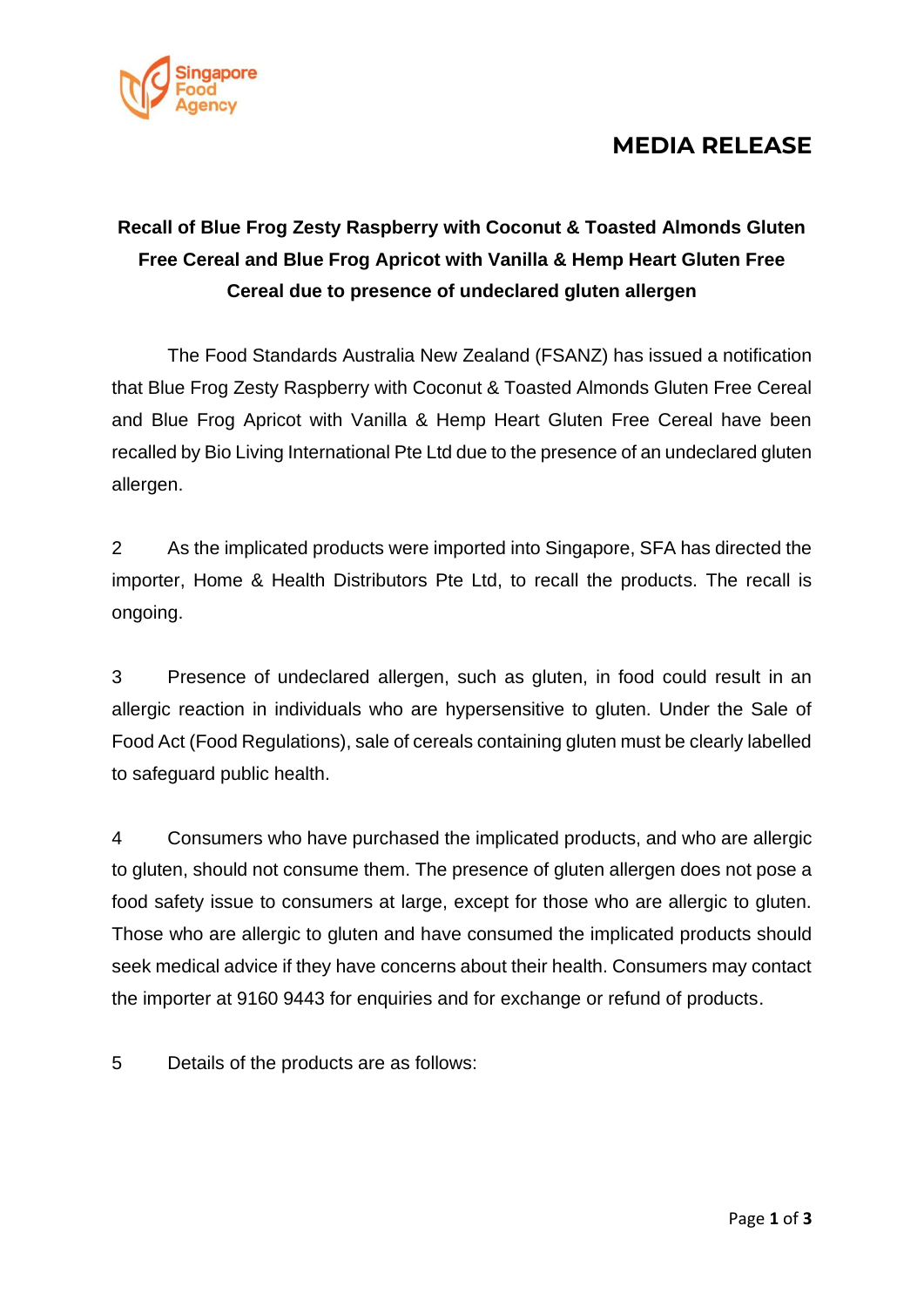

#### **MEDIA RELEASE**



Country of origin: New Zealand